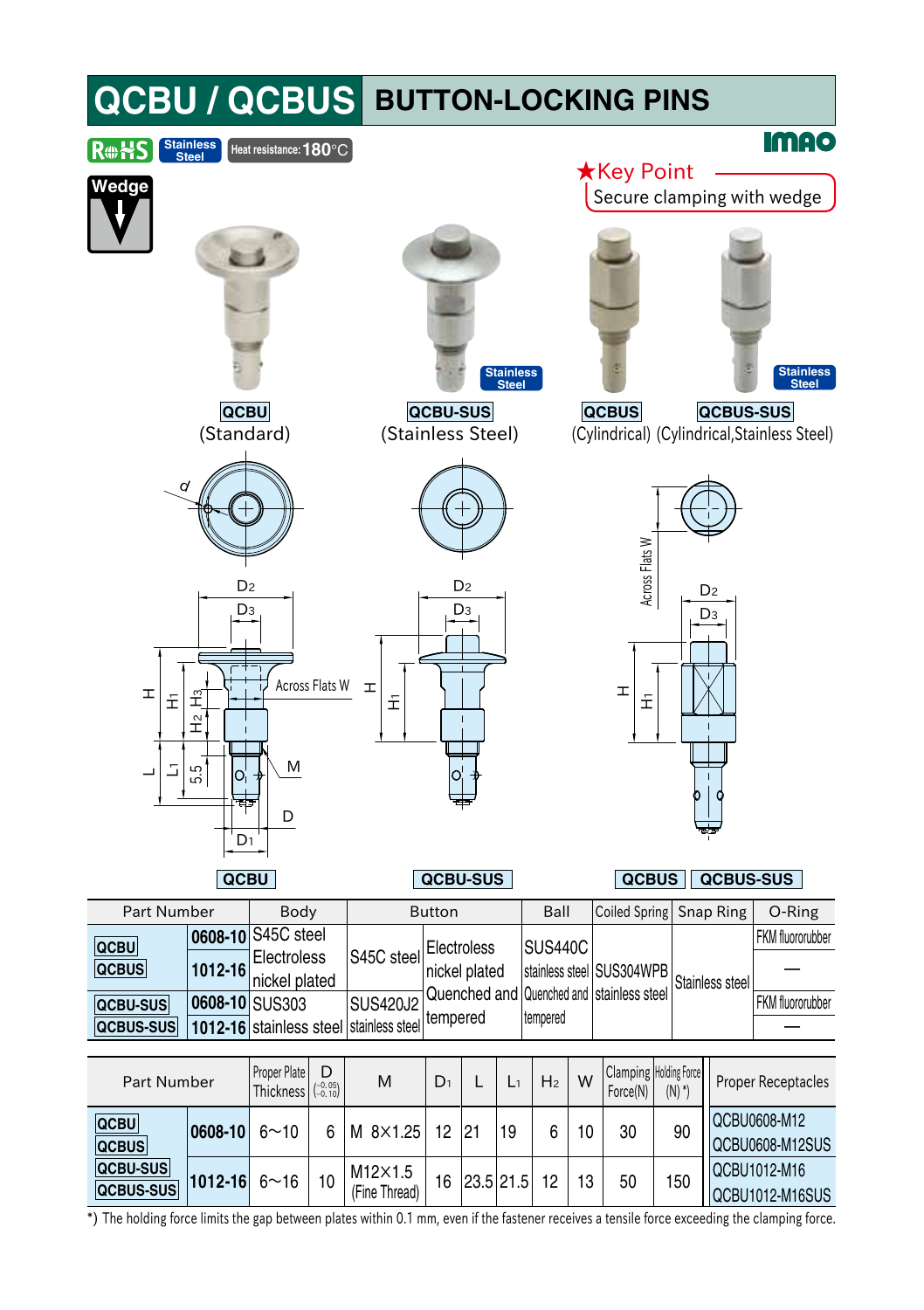| <b>QCBU</b> (Standard) |                |       |      |       |         |  | <b>QCBU-SUS</b> (Stainless Steel) |                        |    |                 |                             |      |     |               |
|------------------------|----------------|-------|------|-------|---------|--|-----------------------------------|------------------------|----|-----------------|-----------------------------|------|-----|---------------|
| <b>Part Number</b>     | D <sub>2</sub> | $D_3$ | H    | $H_1$ | $H_3$ d |  | Weight<br>(g)                     | Part Number            |    |                 | $D_2   D_3   H   H_1   H_3$ |      |     | Weight<br>(g) |
| QCBU0608-10            | 25             |       | 8 22 | 18    | 5.5     |  | 30                                | <b>QCBU0608-10-SUS</b> | 23 |                 | $ 26\rangle$                | 18 I | 5.5 | 30            |
| QCBU1012-16            | 35             |       | 34.5 | 29    |         |  | 75                                | <b>QCBU1012-16-SUS</b> | 32 | 12 <sup>°</sup> | 39.5                        | 29 I |     | 75            |

| <b>QCBUS</b> (Cylindrical) |                |       |         |                 |           |               | <b>QCBUS-SUS</b> (Cylindrical, Stainless Steel) |                |    |         |                     |           |               |
|----------------------------|----------------|-------|---------|-----------------|-----------|---------------|-------------------------------------------------|----------------|----|---------|---------------------|-----------|---------------|
| Part Number                | D <sub>2</sub> | $D_3$ |         | $H$ $ H_1 H_3 $ |           | Weight<br>(g) | Part Number                                     | D <sub>2</sub> |    |         | $D_3$ H $H_1$ $H_3$ |           | Weight<br>(g) |
| QCBUS0608-10               | 19             |       | 22      |                 | 17.5 11.5 | 30            | <b>QCBUS0608-10SUS</b>                          | 12             |    | 8 22    |                     | 17.5 11.5 | 30            |
| QCBUS1012-16               | 16             |       | 34.5 28 |                 | 16        | 50            | <b>QCBUS1012-16SUS</b>                          | 16             | 11 | 34.5 28 |                     | 16        | 50            |



The wedge of the locking pin pushes out the ball onto the taper of the receptacle, for clamping of the two plates.

**How To Use**







Shear Strength Tensile Strength

Push

| Part Number                 |         | Heatresistant Shear Strength   Tensile Strength<br>Temperature (°C) | (N)  | (N)  |  |
|-----------------------------|---------|---------------------------------------------------------------------|------|------|--|
| <b>QCBU</b><br><b>QCBUS</b> | 0608-10 | 180                                                                 | 3000 | 500  |  |
| QCBU-SUS<br>QCBUS-SUS       | 1012-16 |                                                                     | 9000 | 1500 |  |

Shear and tensile strength is allowable load and the fastener could break when it receives bigger load.



**QCBU-M BALL-LOCK RECEPTACLES**





- 
- pin pressing the button.

### **Note**

For cylindrical types, prepare handles or knobs separately to facilitate the operation. Use of cylindrical type requires handles or knobs separately to operate the product properly.



Continuing on Next Page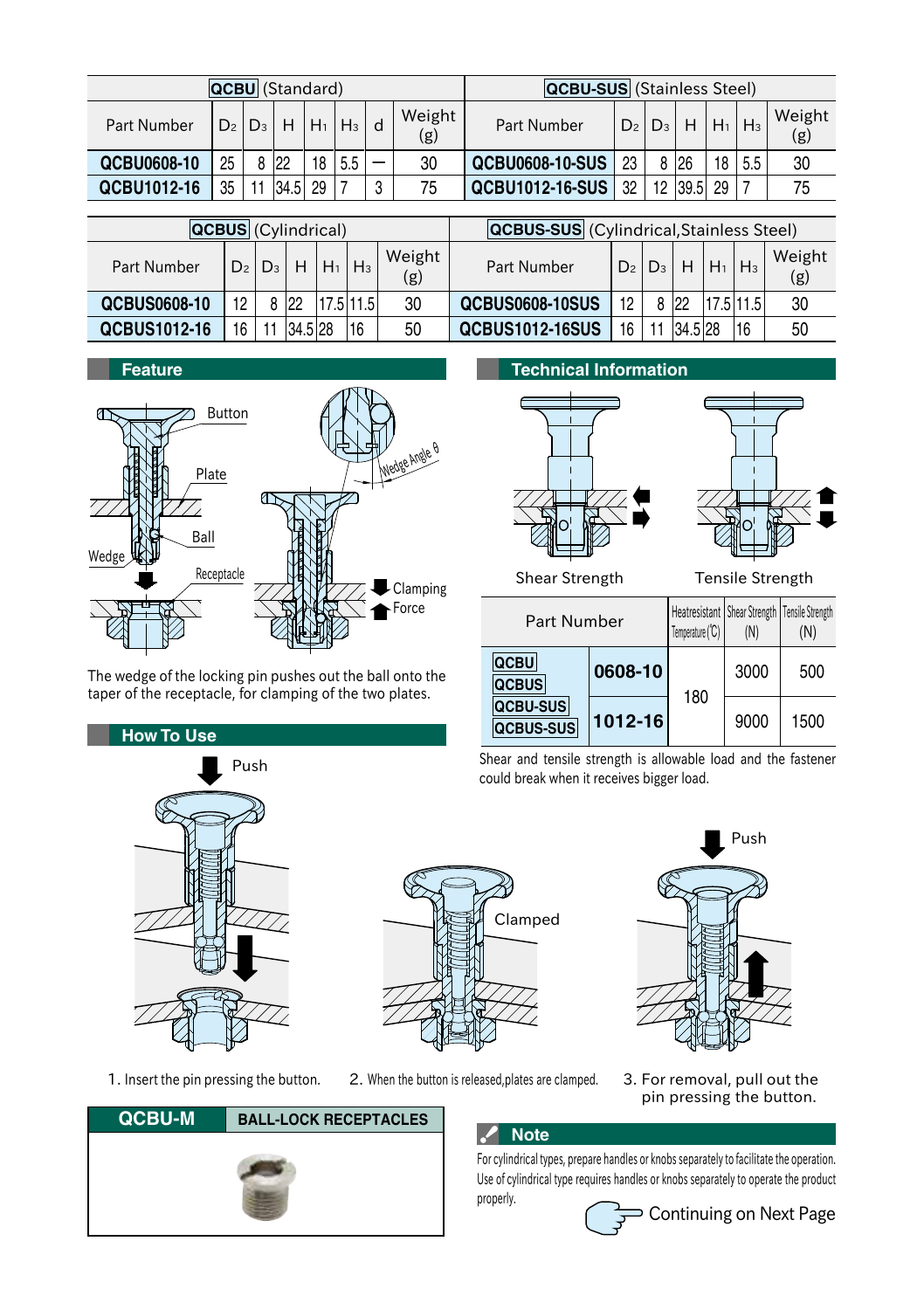



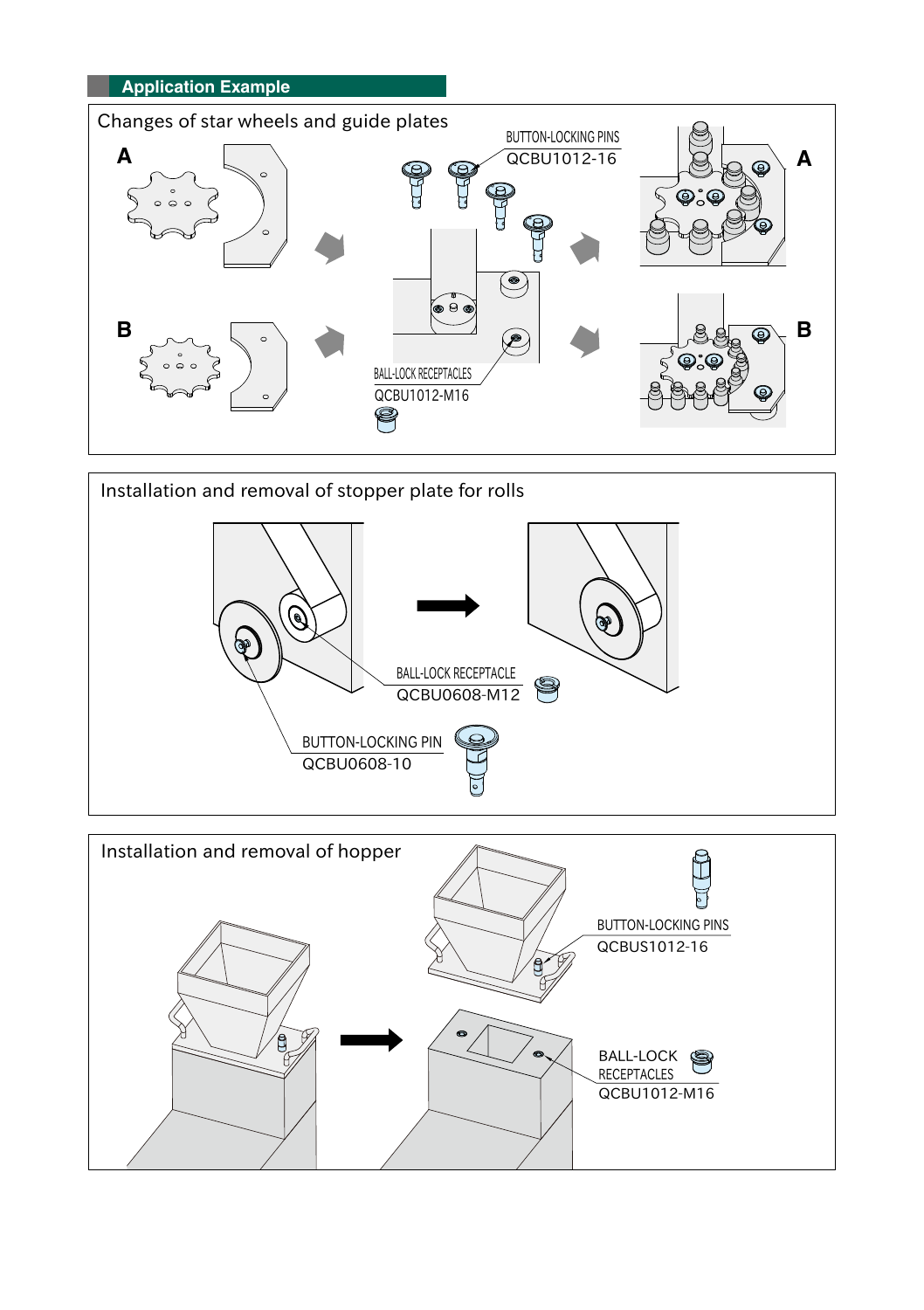# **How To Install**

## Fixed Installation

| Q | <b>Part Number</b> |             | <b>Proper Plate</b><br>Thickness | Figure | M             | d <sub>2</sub> |
|---|--------------------|-------------|----------------------------------|--------|---------------|----------------|
|   | <b>QCBU</b>        | 0608-10     |                                  |        |               |                |
|   | <b>QCBUS</b>       |             | Over 6, 10 or less               | В      | M 8×1.25      | 13             |
| Ø | <b>QCBU-SUS</b>    |             |                                  |        | M12×1.5       |                |
|   | <b>QCBUS-SUS</b>   | $1012 - 16$ | Over 6, 16 or less               | B      | (Fine Thread) |                |





Figure A **Figure B** 



Unfixed Installation (Except QCBUS QCBUS-SUS type)



| <b>Part Number</b>      |             | <b>Proper Plate</b><br><b>Thickness</b> | Figure | $\binom{+0.1}{0}$ | d <sub>2</sub> |
|-------------------------|-------------|-----------------------------------------|--------|-------------------|----------------|
| <b>QCBU</b><br>QCBU-SUS |             |                                         |        |                   |                |
|                         | 0608-10     | Over 6, 10 or less                      |        | 8                 | 13             |
|                         | $1012 - 16$ |                                         |        | 12                |                |
|                         |             | Over 6, 16 or less                      |        |                   |                |





Continuing on Next Page